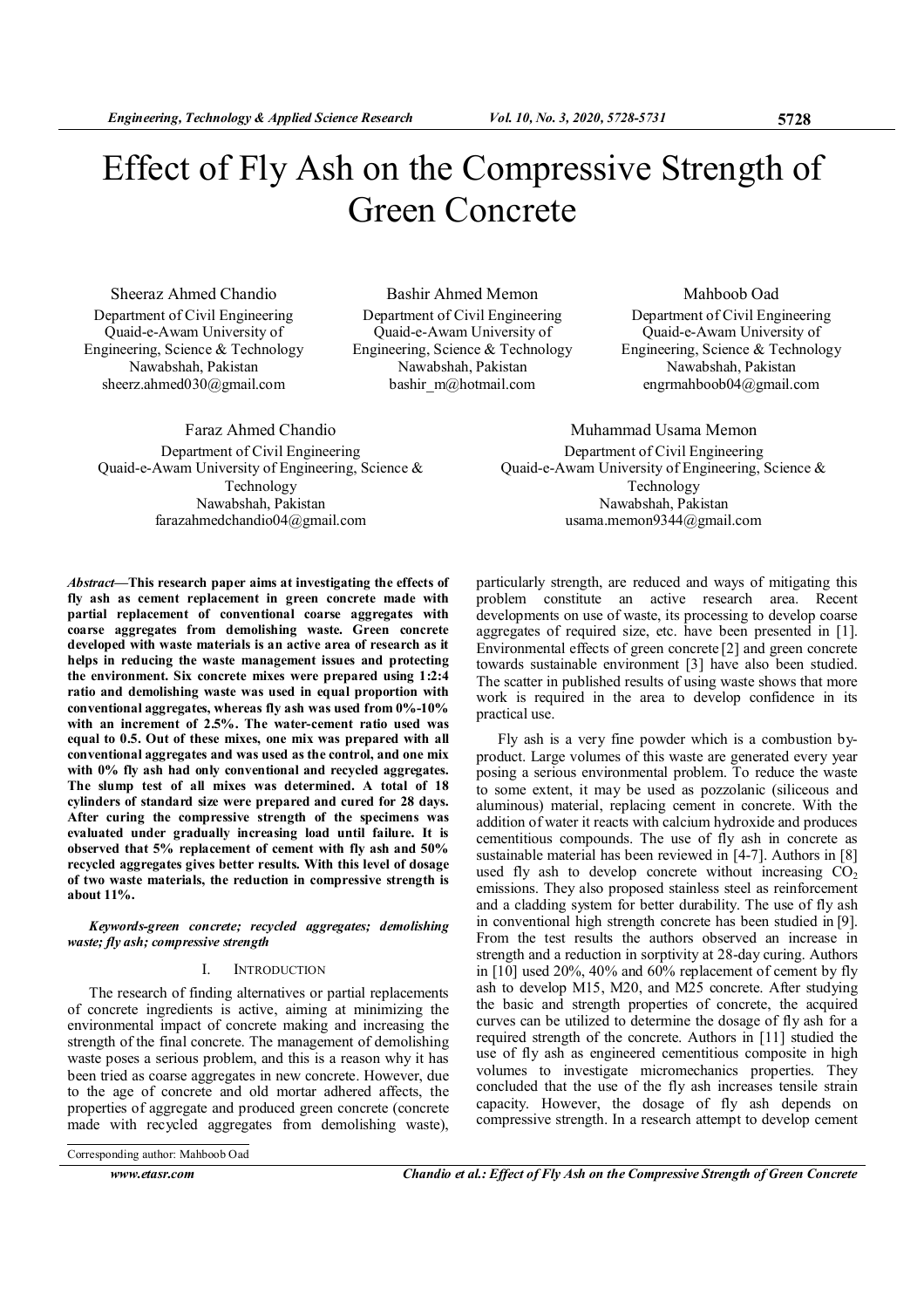free concrete, authors in [12] used fly ash with alkaline solutions to develop mix design standards. To justify their proposal, the authors developed specimens and studied the properties of concrete. The comparison of the results with conventional concrete's shows good correlations between the two sets. Authors in [13], based on laboratory investigations on the use of fly ash from 10% to 30% by volume of cement, argued that the use of fly ash has a negative impact on concrete's compressive strength. Moreover, the use of fly ash in a percentage up to 20% results in increase in tensile strength and density. Authors in [14] on the other hand developed M20 grade concrete with  $0\%$ -20% fly ash with increment of 5%. Test results of 7- and 28-day cured samples showed improvement in terms of strength and durability. Authors in [15] used Rice Husk Ash (RHA) in concrete and concluded that the compressive and tensile strength of the concrete specimens increased 11.8% and 7.31%, respectively when 10% RHA was used and after 28 days of curing. Authors in [16] used Palm Kernel Shell Ash (PKSA) in concrete to assess the compressive strength and discussed that the use of PKSA as a partial replacement for cement in concrete, at lower volume of replacement, enhances the reduction of cement usage in concrete, thereby reducing production cost. Authors in [17] also studied the effect of fly ash. They used a dosage of fly ash from 0%-30% and quarry dust. From the obtained results, they concluded that the combined use of quarry dust and fly ash showed improvement in strength while reducing the environmental impact.

From the above discussion it may be observed that the use of fly ash as cementitious material, particularly in concrete made with partial replacement of coarse aggregates from demolished concrete, is very little and the scattering of results indicates that more work is required in order to have clear understanding of the combined effects of the materials on the strength properties of concrete. Therefore, this research work proposes the study of the effects of the addition of fly ash as replacement of cement on the compressive strength of recycled aggregate concrete (green concrete).

#### II. MATERIALS AND TESTING

Ordinary Portland cement (Pak land) was used in the mixes. Fine aggregates (hill sand) were obtained from the local market. The sand was sieved to remove lumps and larger particles before used in the concrete mixes. A demolished 2 story reinforced concrete building in Nawabshah was the source of demolishing waste. The large blocks were hammered to produce coarse aggregates of maximum size equal to 25 mm. After removing the unwanted material, the aggregates were washed and dried. Conventional coarse aggregates of the same size, obtained from the local market, were also washed and dried. The fly ash used in the current work was class C fly ash obtained from the Thar Power Plant. It was used in percentages of 0%, 2.5%, 5%, 7.5% and 10% by weight as replacement of cement. Figure 1 shows photos of the materials. Sieve analysis of both of the aggregates, conventional and recycled was done following the standard procedure to ensure well graded aggregates in the concrete mix (Figure 2). Coarse aggregates from demolishing waste and conventional coarse aggregates were used in 50%-50% ratio following the recommendations of

[18]. All the ingredients were mixed in 1:2:4 proportions with 0.5 water-cement ratio. A total of six concrete mixes were prepared. In four concrete mixes, fly ash (FA) and recycled aggregates (RA) from demolishing waste were used. In one mix only demolishing waste as coarse aggregates was used, and one concrete mix was prepared with all-conventional ingredients (control). The batching of all the mixes was done by weight in a concrete mixer. The water used was obtained from the local water supply and had a pH value equal to 6.7.



Fig. 1. Concrete ingredients: Large blocks of old concrete, recycled coarse aggregates after sizing, fine aggregates, and fly ash



Fig. 2. Aggragates sieve analysis

### A. Workability

To check the workability of concrete slump cone test was done for all concrete mixes. The test was performed following the standard procedure prescribed by the relevant testing standard. The obtained results are given in Table I.

| TABLE I.<br><b>SLUMP CONE TEST RESULTS</b> |  |
|--------------------------------------------|--|
|--------------------------------------------|--|

| <b>Batch No</b> | <b>Description</b>    | Slump (mm) |
|-----------------|-----------------------|------------|
|                 | Conventional concrete | 23.0       |
|                 | 0% FA & 50% RA        | 15.0       |
| 2               | 2.5% FA & 50% RA      | 16.3       |
|                 | 5% FA & 50% RA        | 16.0       |
|                 | 7.5% FA & 50% RA      | 15.8       |
|                 | 10% FA & 50% RA       | 149        |

## B. Preparing and Curing of Specimens

From each concrete mix, three cylinders of standard size 6"×12" were prepared. Mould preparation, pouring of concrete and compaction was done in accordance with ASTM 943–17.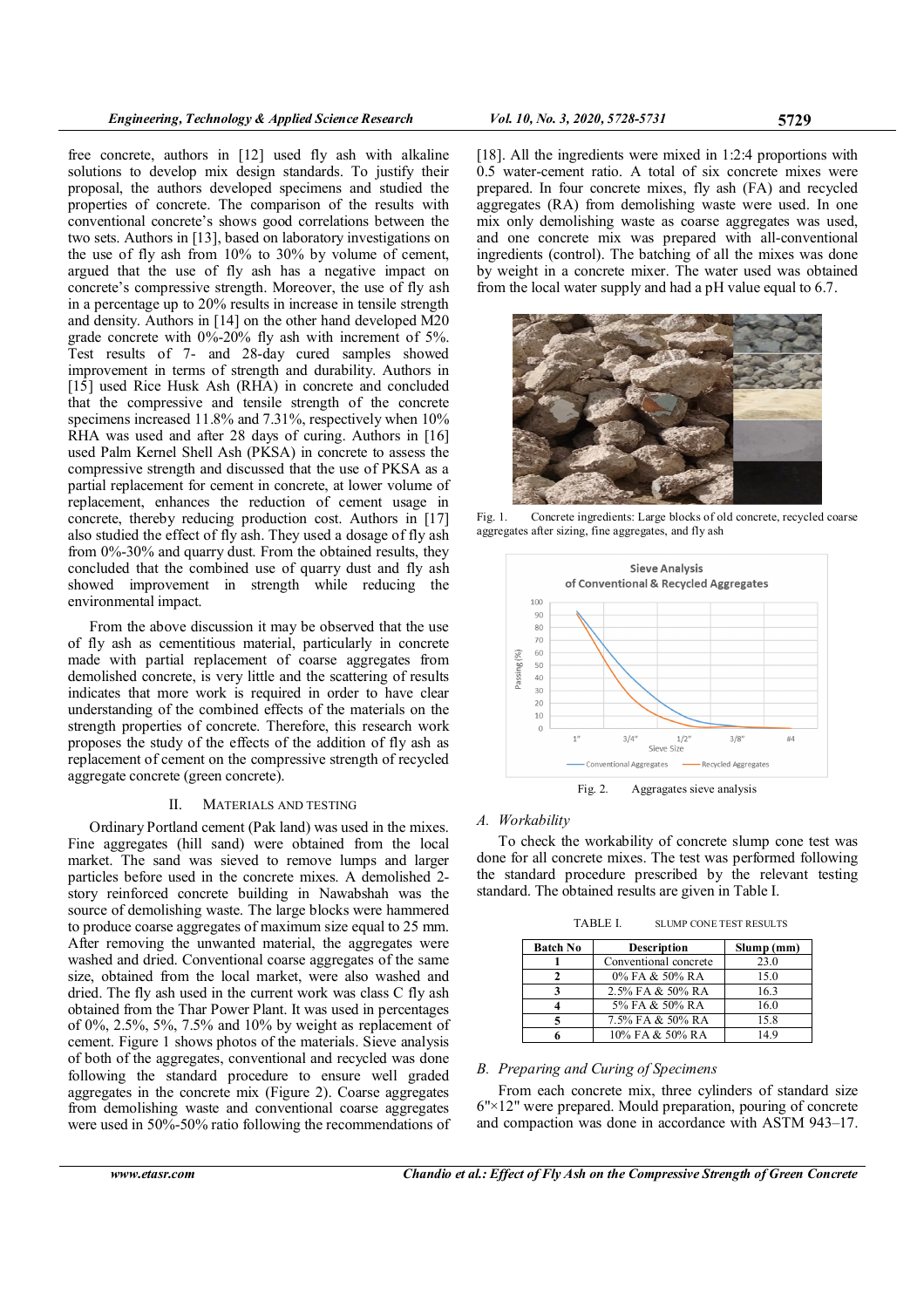After 24 hours, the specimens were demoulded and left to airdry. All the specimens were cured by fully immersing in potable water for 28 days. Figures 3 and 4 show the specimens after drying and during curing respectively.



Fig. 3. Concrete cylinders



Fig. 4. Curing of specimens



Fig. 5. Strength testing

# C. Compressive Strength

After the completion of curing time, the specimens were air dried for 24 hours. Then, the test for compressive strength was performed in a Universal Testing Machine (UTM). The UTM

| was set to apply the load at a rate of 0.5kN/sec. The load was |
|----------------------------------------------------------------|
| increased until failure (Figure 5). The compressive strength   |
| computed from the failure load and correctional dimensions of  |
| the specimens was recorded and is listed in Table II.          |

TABLE II. COMPRESSIVE STRENGTH RESULTS

| <b>Batch</b>            | <b>Description</b>       | Load<br><b>Compressive strength</b> |          |         |           |
|-------------------------|--------------------------|-------------------------------------|----------|---------|-----------|
| No                      |                          | kN                                  | $N/mm^2$ | Psi     | $kg/cm^2$ |
| 1                       | Conventional<br>concrete | 493.2                               | 27.06    | 3923.37 | 275.99    |
|                         |                          | 515.1                               | 28.26    | 4097.58 | 288.24    |
|                         |                          | 510.7                               | 28.02    | 4062.58 | 285.78    |
|                         |                          | 456.9                               | 25.07    | 3634.61 | 255.68    |
| $\mathbf{2}$            | $0\%$ FA & 50% RA        | 366.7                               | 20.12    | 2917.07 | 205.20    |
|                         |                          | 394.9                               | 21.66    | 3141.40 | 220.98    |
|                         | 2.5% FA & 50%<br>RA      | 391.6                               | 21.48    | 3115.15 | 219.13    |
| 3                       |                          | 395.6                               | 21.70    | 3146.97 | 221.37    |
|                         |                          | 380.9                               | 20.90    | 3030.03 | 213.15    |
|                         |                          | 412.1                               | 22.61    | 3278.22 | 230.61    |
| $\overline{\mathbf{4}}$ | 5% FA & 50% RA           | 494.6                               | 27.13    | 3934.51 | 276.77    |
|                         |                          | 448.7                               | 24.62    | 3569.38 | 251.09    |
|                         | 7.5% FA & 50%<br>RA      | 484.9                               | 26.60    | 3857.34 | 271.34    |
| 5                       |                          | 406.9                               | 22.32    | 3236.86 | 227.70    |
|                         |                          | 360.6                               | 19.78    | 2868.55 | 201.79    |
| 6                       | 10% FA & 50% RA          | 393.0                               | 21.56    | 3126.29 | 219.92    |
|                         |                          | 397.5                               | 21.81    | 3162.08 | 222.44    |
|                         |                          | 305.2                               | 16.74    | 2427.84 | 170.79    |

## III. RESULTS AND DISCUSSION

The sieve analysis results shown in Figure 2 show that both aggregates confirm the standard requirements of well graded aggregates. The trend of both curves is almost similar, with minor differences in range values over a sieve. The slump test results of the FA and RA mixes were less than that of the conventional concrete. The percentile reduction in slump of the tested proposed mixes is shown in Figure 6. It may be observed that increasing dosage of FA increased the reduction in the slump value of the mix. Minimum reduction in slump was observed for 2.5% and 5% replacement levels of cement with FA and was about 30%. This shows that the mix water requirements are more with FA. This should be considered while selecting the water/cement ratio for the mix otherwise more mechanical effort or admixture will be required to maintain the required workability.